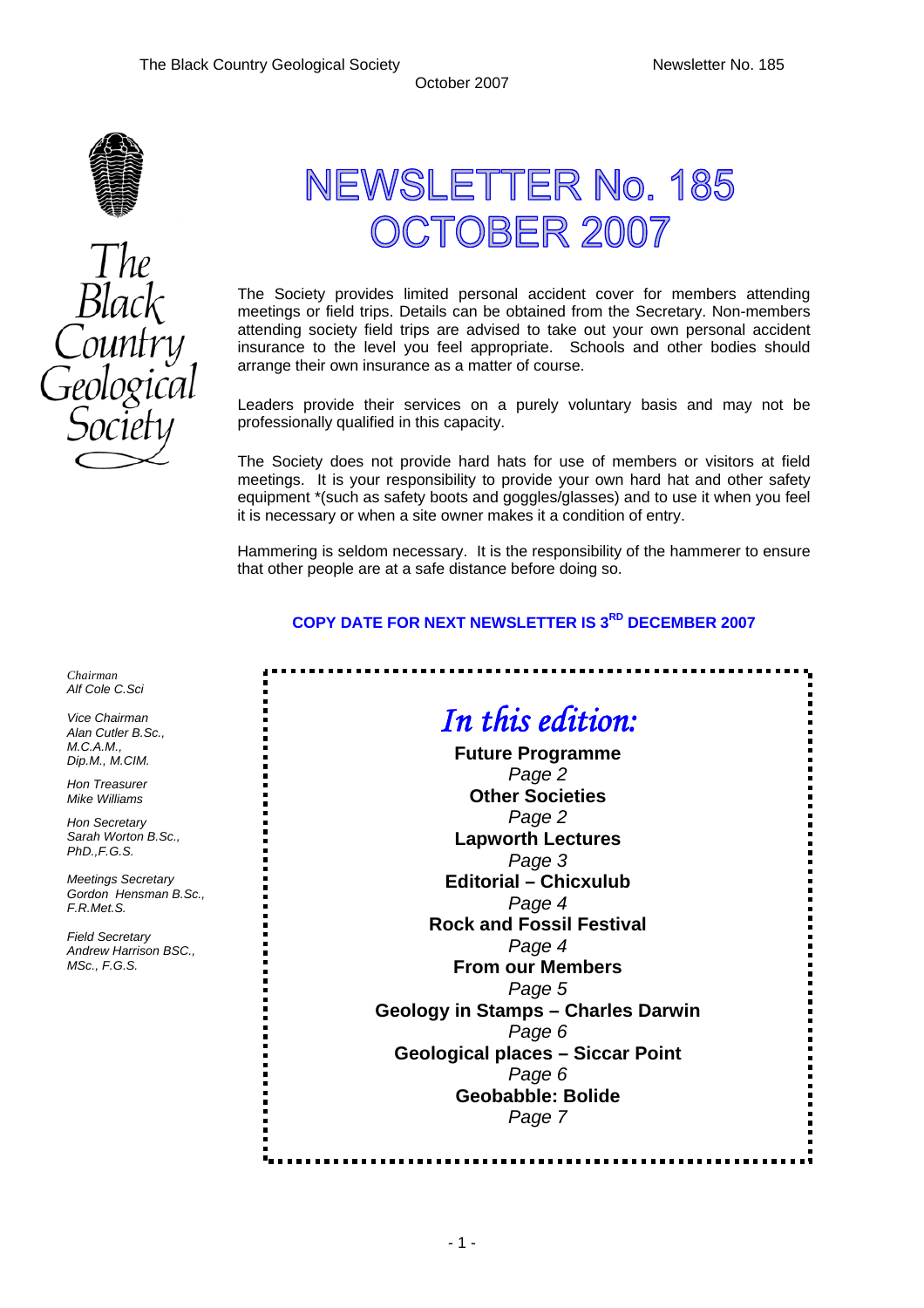# *FUTURE PROGRAMME*

## **Lecture meetings are held at Dudley Museum, St James's Road, Dudley. Phone (01384 815575) 7.30 for 8 o' clock start unless stated otherwise.**

## **SUNDAY 28TH OCTOBER 2007 (***Field meeting***) Whitmans Hill Quarry – Malvern Hills**

Whitmans Hill Quarry is administered by the Herefordshire and Worcestershire Earth Heritage Trust. It is mainly Much Wenlock Limestone with some rocks from the Ludlow Series. It was worked until 1990 and has some excellent exposures. It is also a haven for wildlife.

The entrance to the quarry is in Storridge which is on the junction of the A4103 and B4219 GR:SO748484 and we will meet 10.30 – 11.00ish.

## **MONDAY 29TH OCTOBER 2007 (***Indoor meeting***)**

## **Spencer Mather**: **Caledonian Crystal Collecting**

Spencer is well known to you as one of our members, and a prodigious mineral/crystal expert. He will give an account of mineral scavenging amongst the remnants of the Caledonides. An entertaining evening is assured.

#### **MONDAY 26th NOVEMBER 2007 (***Indoor meeting***) Members' evening**

A pot pourri of contributions from our members. Bring along your specimens, pictures, maps and questions. Give a short talk; paint a picture; compose a poem; or even a song, extolling the importance of geology.

To enable me to produce a programme, please e-mail me with your contribution. gwjhensman@aol.com

## **MONDAY 28th JANUARY 2008 (***Indoor meeting***)**

#### **Joint meeting with the West Midlands Regional Group of the Geological Society**

**Where was the Devensian Ice Margin in the West Midlands?**  Speaker yet to be confirmed.

Gordon Hensman and Andy Harrison

## *OTHER SOCIETIES*

## **NORTH STAFFORDSHIRE GROUP OF THE GEOLOGISTS' ASSOCIATION**

**Thursday 11th October 2007** 

**Volcanic Geology and Bronze Age Minoan Archaeology of Santorini, Cyclades, Greece, Part 2** 

**Speaker: Dr Bob Roach**

7.30pm start, School of Earth Sciences and Geography, Keele University

#### **Saturday October 20th, 2007**

10.00am - 4.00pm Rock around Staffordshire Children's Event: Potteries Museum & Art Gallery, Hanley. Activities will include a mock mining tunnel and a spoil heap mineral search (£1.00 for children)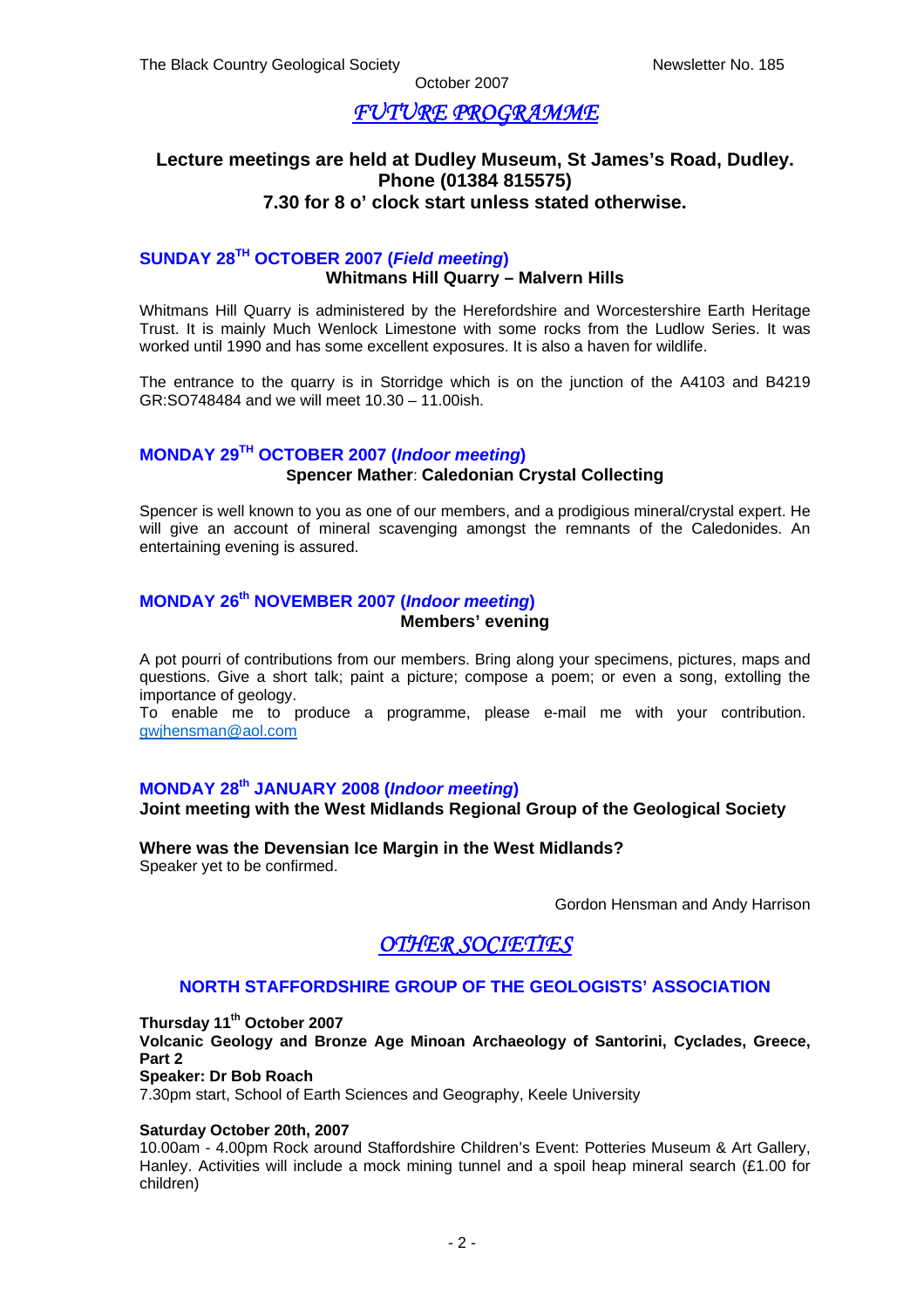#### **Sunday October 21st, 2007**

Rock around Staffordshire "Field trip" to the Apedale Heritage and Mining Museum, with underground tours and exhibitions of the region's geological heritage. Geo-tours of Apedale Country Park Rock, Fire, Ice & Water led by Drs Ian Stimpson & Peter Knight. (50p for adults)

#### **November 22nd, 2007**

#### **Oil, The Potteries and the Works of Sir John Cadman. Speaker: Professor Hugh Torrens (Keele University)**

This is also the annual Prof Cope Memorial Lecture. 7.30pm start, Alan Gemmell lecture theatre, Huxley Building, Keele University

More details are available by following the links at www.esci.keele.ac.uk/nsqqa

#### **WEST MIDLANDS REGIONAL GROUP of the GEOLOGICAL SOCIETY**

#### **October 9th 2007**

Victoria Griffiths, Blom Aerofilms: 'Aerial Photography and Airborne Laser Scanning for Geologists' Dome Lecture Theatre, Geology Department, Birmingham University; 6.30pm.

#### **December 11th 2007**

AGM followed by: Professor Rae Mackay, Birmingham University: 'Urban Groundwater and Applications'.

Dome Lecture Theatre, Geology Department, Birmingham University; 6.30pm.

#### **For further details please contact the Secretary, Adrian Jones, 0121 252 3100: Adrian.jones18@firstengineering.co.uk**

# **LAPWORTH LECTURES**

## **Autumn 2007**

**All lectures commence at 5.00pm in the Palaeo. Lab., Earth Sciences, University of Birmingham.** 

**Monday 8th October 2007 Graham Worton; (Keeper of Geology, Dudley Museum & Art Gallery) 'Mining the heritage seam'.** 

**Monday 22nd October 2007 Professor Ian Fairchild; (School of Geography, Earth & Environmental Sciences, University of Birmingham.) 'Snowball, Slushball or Zipper-rift: the Earth system as a roller-coaster in Neoproterozoic times'.** 

**Monday 5th November 2007 Dr David Large; (School of Chemical & Environmental Engineering, the University of Nottingham) 'Million year peat bogs – a new view on peatland evolution'.** 

**Monday 19th November 2007 Professor Richard Lisle; (School of Earth Sciences, Cardiff University) 'Origami tectonics'.** 

**Monday 3rd December Professor Paul Smith; (School of Geography, Earth & Environmental Sciences, University of Birmingham.) 'Geol. Soc. Bicentenary, Local Heroes Lecture: Charles Lapworth'** 

*For further details/information contact:- Jon Clatworthy, Curator of the Lapworth Museum of Geology. 0121 414 7294 J.C.Clatworthy@bham.ac.uk*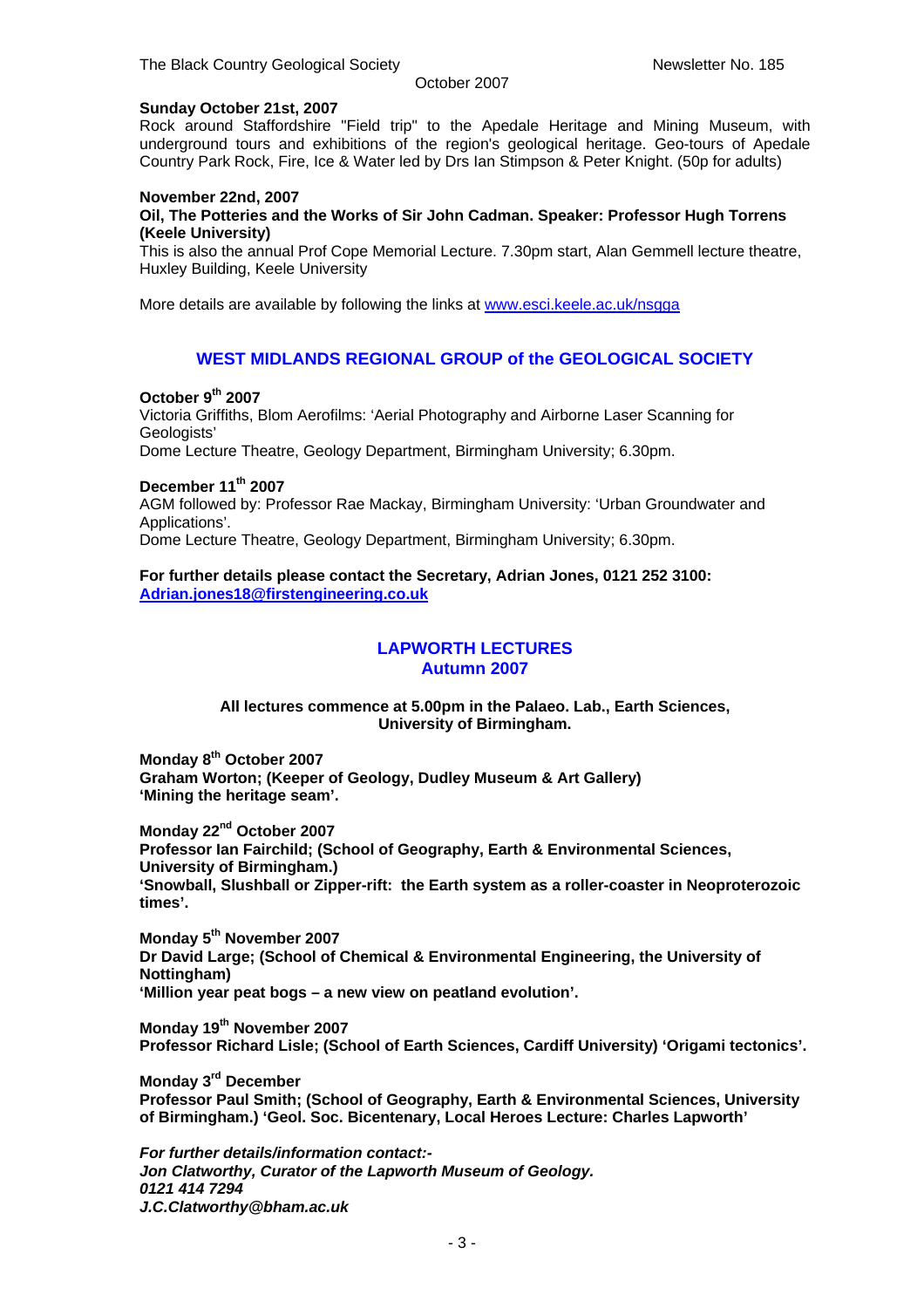## October 2007 *EDITORIAL*

I find it fascinating when reading about the history of geology, to see how ideas develop when they are counter to the accepted facts of the time. In the last 100 years we have seen the idea of Continental Drift that ultimately led to Plate Tectonics having to fight for recognition as it ran against the contrary, generally accepted ideas about the earth's structure. Then there was the 'fact' that you could not have high energy sediments formed in deep seas, overturned as the nature of turbidity currents, carrying their coarse material to the depths of the ocean was uncovered. The greatest controversy of this nature was of course Darwin's ideas about evolution which heralded the concepts of geological time, and this had to fight against beliefs not confirmed by science.

What about the extinction of the dinosaurs by a bolide impact? This is now a widely believed scenario, school children will tell you it is true, they have seen the film 'Armageddon' with Bruce Willis; and many geologists, particularly in the USA will say that it is a 'fact'. It is a beautiful idea, easy to comprehend, supported by the frequency that these events have taken place in geological time; and in Chicxulub they have found the impact crater, an end of Cretaceous event. Argument over, end of story!

But geologists know that the argument is never over, and it should be simple to check it out using modern, detailed stratigraphic research. This is exactly what has been done. Despite the problems encountered when you are researching an idea that goes against generally accepted 'facts'. You have to have your research published and need access to the conference circuit, which can prove difficult. Despite this Professor Gerta Keller of Princeton University has shown that the Chicxulub impact did not wipe out the dinosaurs, indeed it happened about 300,000 years before the K/T boundary and seems to have had no effect on life whatsoever. This is based on detailed stratigraphy, backed by evidence from sedimentology, palaeontology, mineralogy and geochemistry using sequences in Brazos, Texas where the effects of the impact can be studied in sediments that have not been disturbed. These sediments also contain a detailed fossil record.

So the jury is still out with regard to the K/T boundary event, as with the other mass extinctions in the geological column; but don't tell Bruce Willis.

*Ref: Geoscientist Vol 17, No 9. September 2007. 'Chicx comes home to roost' p6-7. 'Impact factor' p8-9.* 

Bill Groves

# *ROCK AND FOSSIL FESTIVAL*



Many thanks to those members that kindly volunteered to help at this year's fair. As always the fair was a great success and having the 'ask and expert' desk as part of our stand meant we got to see some very interesting specimens! It was a great weekend all round and a lot of fun talking to folks about our wonderful subject. I hope some more members will join us next time round, which is likely to be 2009.

Sarah Worton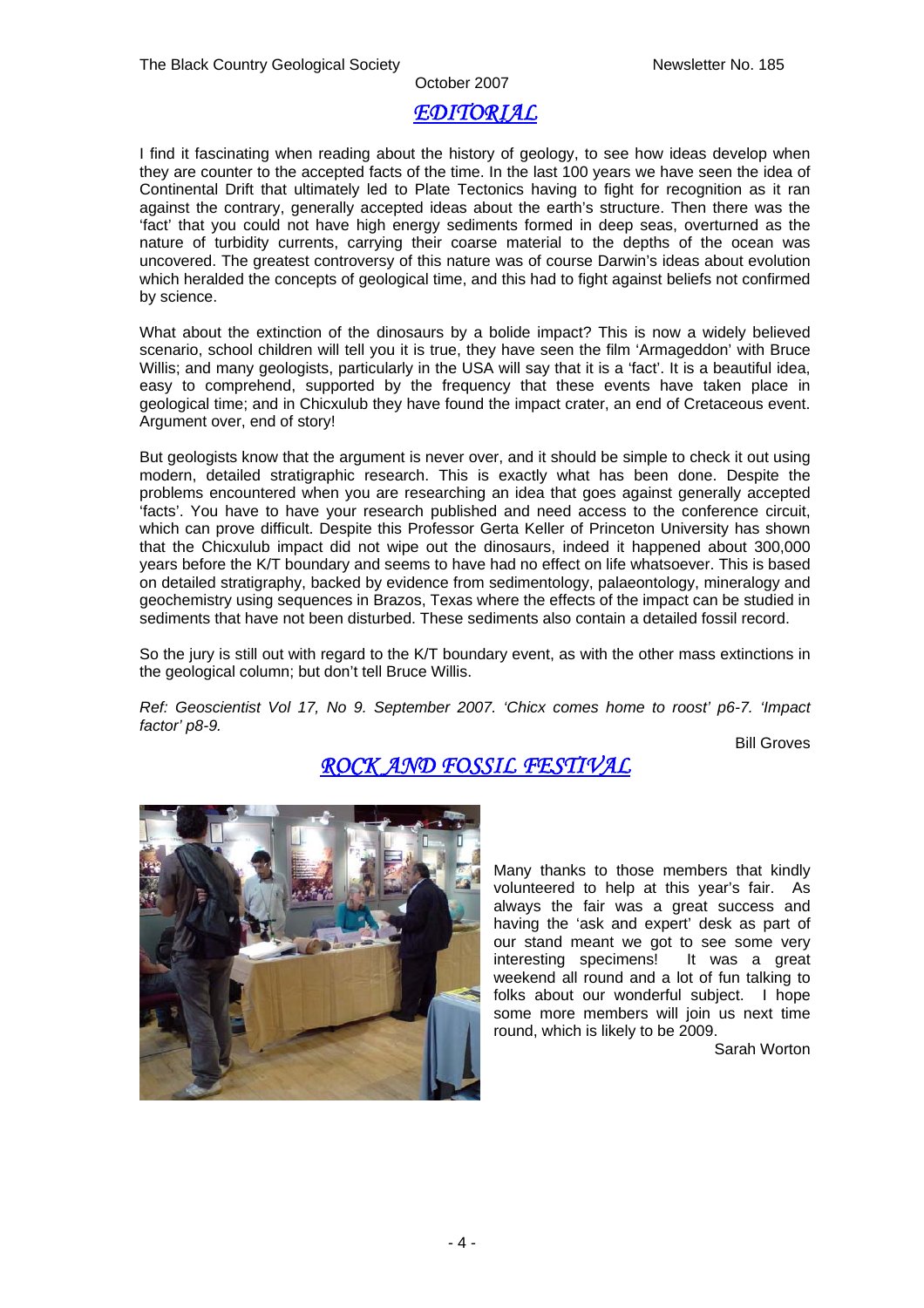# October 2007 *FROM OUR MEMBERS*

*Lucy Hollis* has emailed from Canada. Some of you may remember that Lucy joined the society whilst studying for her A-levels at King Edward VI College, Stourbridge. She then took a geology degree at Birmingham, and spent one year of the course at Vancouver University. It was only natural that she should go back to Canada for her post graduate doctorate. She is investigating the porphyry metal complexes in the British Columbian mountains, a beautiful environment to work in, and where this photograph was taken. She says, "*I just love that I get to travel and work outside, whilst balancing that with work here in head offices in Vancouver.* 





One of our current young members is *Ben Jones* who is in the middle of his studies at King Edward School Five Ways, Birmingham, another excellent A-level geology centre. Ben won a place on the British Schools Exploring Society's five week expedition to the Yukon in Canada. BCGS was pleased to be one of his sponsors. Part of his time was pure exploration, climbing 6,500ft+ mountains and wilderness trekking and camping, the other half of the time was collecting data on the geology. He writes; "*One phase, during our week on the lake involved panning the inlet streams to all the smaller lakes. This allowed us to suggest the kinds of "heavies" coming from the* 

*Davidson range. The most common materials that we found were essentially iron rich. These included magnetite, haematite and occasionally some galena."* He was close to an area of mineralization where silver was mined in 'gold rush' times. The general geology sounds complex in a metamorphosed and thrusted sedimentary basin.

At the Rock and Fossil Festival recently I met up again with another of our younger members *David Miller.* He is also a former A-level student of King Edward VI College, Stourbridge and has just completed his M.Sci. at Bristol University. He is a metamorphism specialist and has been researching subduction zones. He is about to start on his doctorate at the Institute of Mineralogy and Petrology in Zurich. I naively asked him which subduction zones he would be looking at for his research and he said he was looking at the Kokchetav Massif of northern Kazakhstan, Dabie Shan



Mountain Range, Central China, Dora Maira massif, Western Alps, Italy, and Central Massachusetts and south-western New Hampshire. These are all areas of partially melted rocks in eclogite facies terrains. Unfortunately I am too old to be his field assistant! However, it does give me another excuse for printing a third picture of a geologist in his/her natural environment, this photograph of David is taken in the Troodos mountains, Cyprus.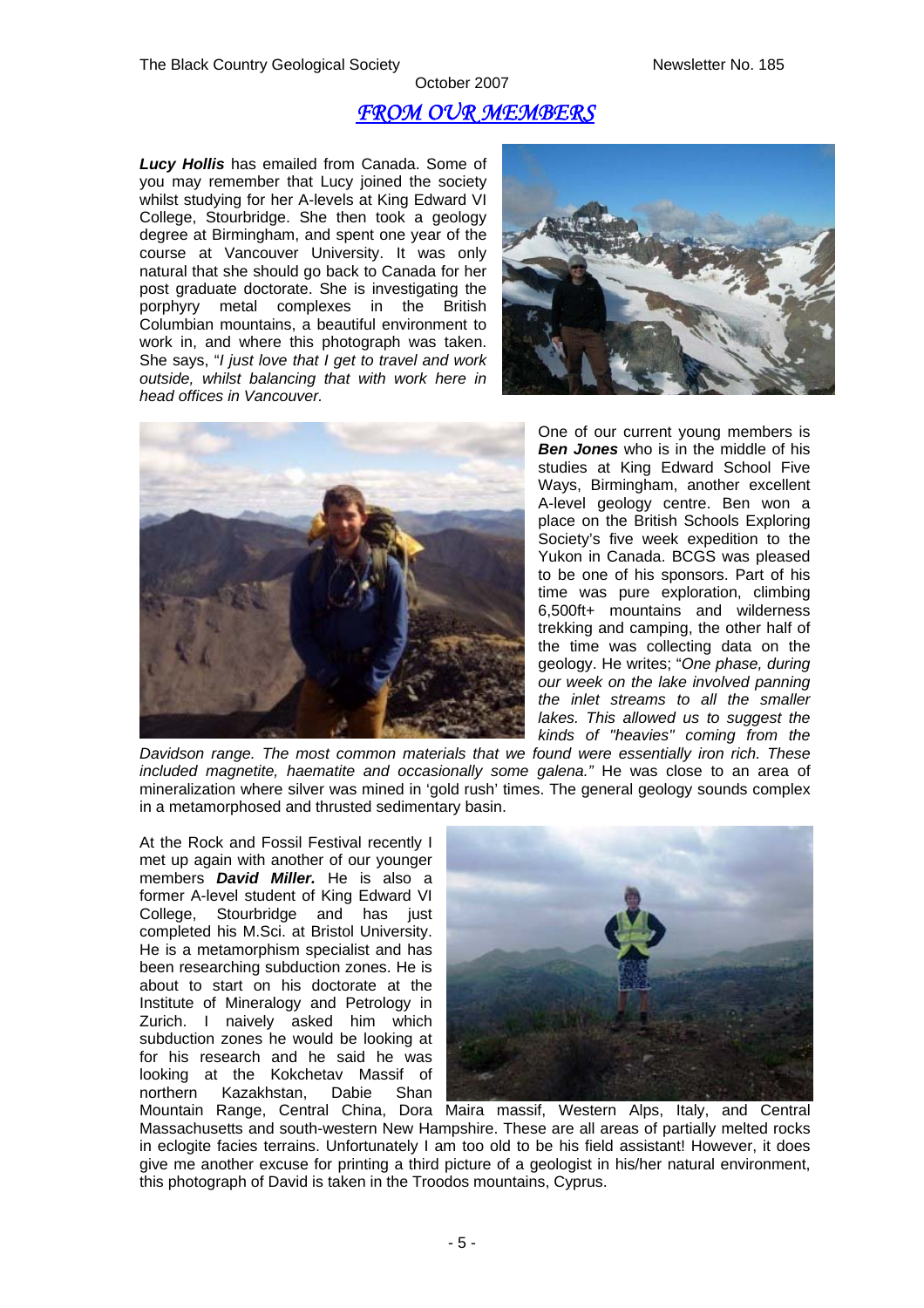#### The Black Country Geological Society Newsletter No. 185



And finally, an interesting email from *Graham Hickman,* who writes; **"***I took this photo while on holiday in Brekenridge Colorado. A large glacial erratic boulder has been carved to form a children's slide and placed in a small park along the main shopping area. The boulder is of pre-cambrian metamorphic origin with a number of quartz veins running through it. My first impression was 'no way', it must be a fibre glass moulding. But having touched and knocked the boulder I can assure you it's real stone. It must have been quite a task to carve and smooth, but who ever did it made a great job of it."* 

# *GEOLOGY IN STAMPS*



Quite naturally a set of stamps were produced in 1982 to commemorate the centenary of the death of Charles Darwin. The Post Office also sold them as part of a commemorative pack with a descriptive leaflet. As can be seen from the stamps it is his work as a biologist that is celebrated, both on the *Beagle*  along with 'Origin of Species' published in 1859. However, geology is not completely ignored in this leaflet; he wrote a great amount and made a massive contribution to our science. Biology is close to geology anyway, or as one geologist once told me; 'biology is merely scratching the surface of palaeontology'.

Bill Groves

# *GEOLOGICAL PLACES*

**Siccar Point**  I read April's newsletter with particular interest as it included a small article about 'Hutton's Unconformity'. I was somewhat shocked to discover however that the article was about a

location in Arran, when I had been expecting to read about Siccar Point! I now know that James Hutton had more than one unconformity to his name and Arran was the first to be observed, back in 1786. It wasn't until 1788 that he went to Siccar Point in the Scottish Borders. For those of you who haven't had the chance to see it, here are a couple of pictures. As G. Y. Craig states in the

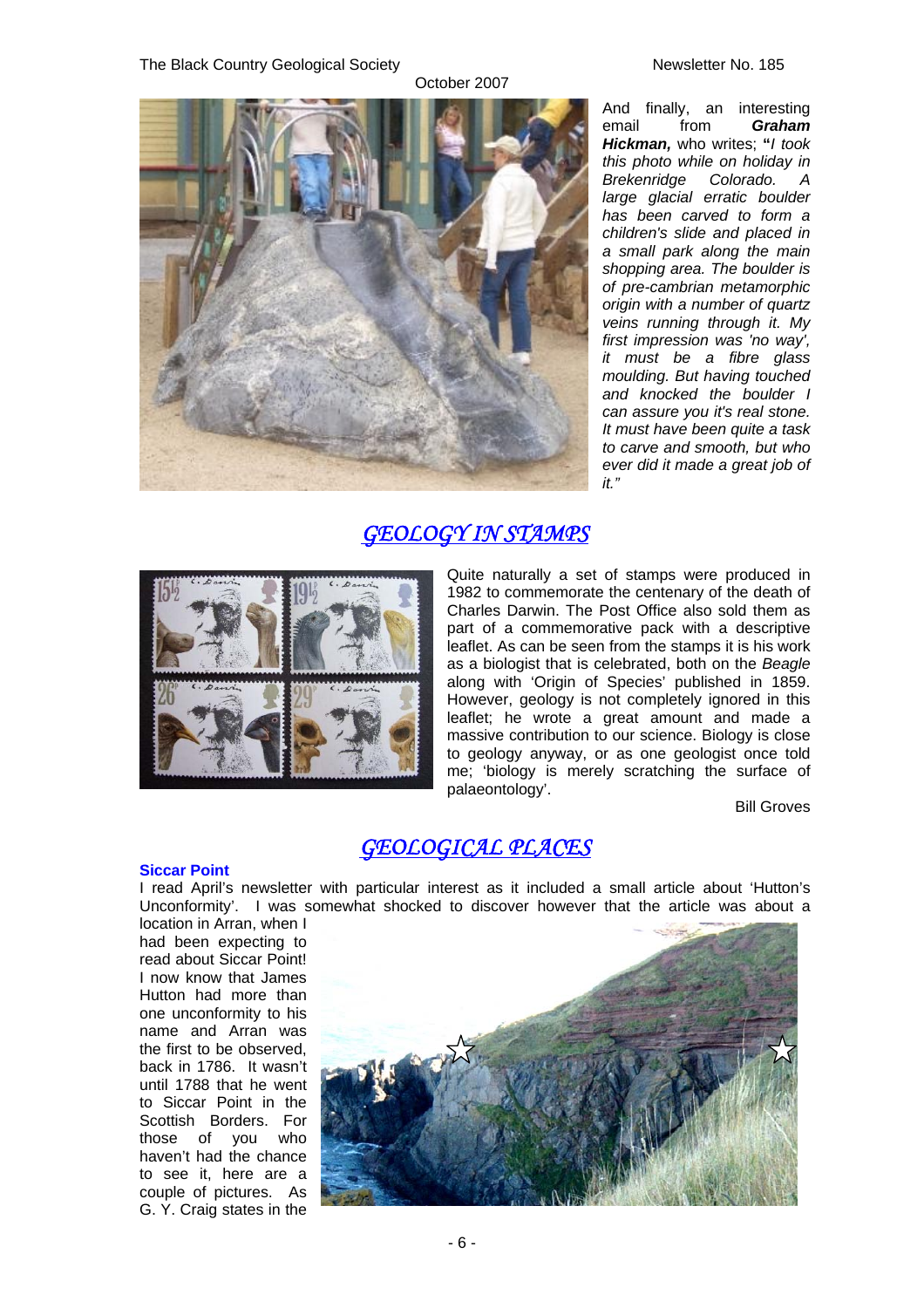Scottish Borders Geology Excursion Guide 'Siccar Point speaks eloquently for itself and needs little introduction. It is spectacular at any stage of the tide.'



The unconformity lies between the basement of near vertical Silurian greywackes and shales and the gently dipping Lower Devonian breccia and sandstone above. Each end of the line of the unconformity is marked by a white star. The breccia is fantastic and you can see examples of imbricate structure in the clasts (see picture). The arrow indicates the line and direction of the current forming the imbricate structure. The sandstones have some wonderful soft sediment deformation features.



Sarah Worton

# *GEOBABBLE*

When writing the editorial about the demise of the dinosaurs I used the term **bolide** for the object that collided with the earth, but I cannot remember when this noun was introduced, or why. **Meteorite** was a perfectly good term, or even **meteor.** However, the generic term is apparently none of these; a **meteoroid** consists of sand to boulder size debris flying around in the solar system. It is difficult to find an upper size limit; I have seen figures from 10m to 50m used before the object takes on another name such as **asteroid.** A **meteor** refers to a visible event when a **meteoroid** or **asteroid** enters the earth's atmosphere, and then we could have a **fireball** which is a very bright **meteor.** The word **meteorite** is reserved for part of a **meteoroid** or **asteroid** that actually reaches the earth's surface without being destroyed. So each one of these terms means something slightly different, and the impactor that caused Chicxulub is a large **meteorite.**

So where does **bolide** fit in? It seems that a new term was needed for the very large impactors that formed big craters to differentiate them from the small fry. Its use was promoted by geologists and astronomers and used by the United States Geological Survey when large craters are found but the precise nature of the impactor is not known. They say on their website that "there is no consensus on its definition" but it implies that it is an extraterrestrial body between 1- 10km that hits the earth at a speed of 20-70km/sec and explodes on impact to leave a large crater. So it is an **asteroid** or **comet**…….but I am stopping there before I pick up even more **Geobabble** 

Bill Groves